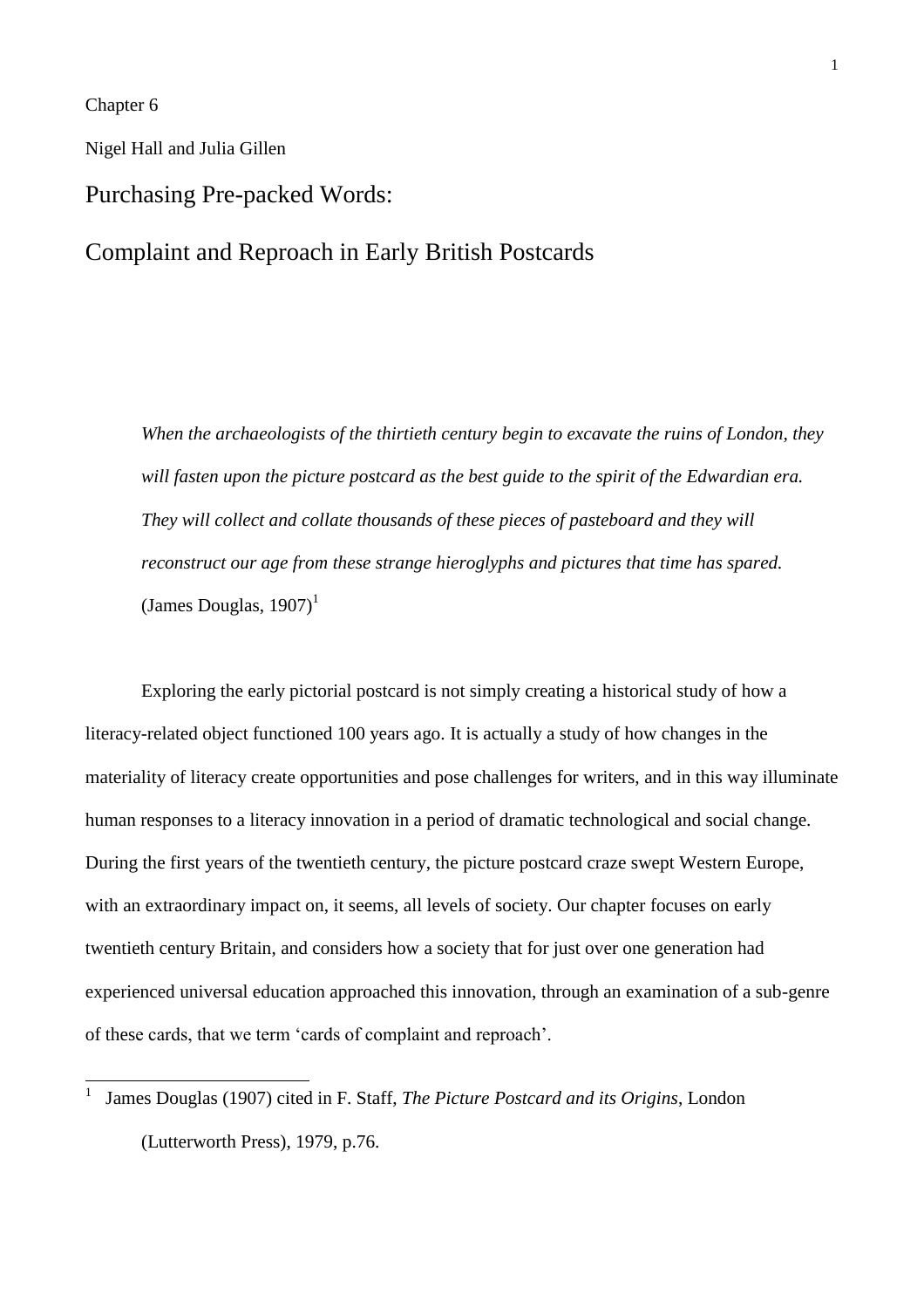## **The emergence of the postcard**

The emergence of the postcard should be recognised as a significant technical and material innovation in the history of literacy. While in terms of the overall history of literacy it is a relatively recent and fairly minor phenomenon, and not a development on the same scale as the creation of movable type or of digital communication, it provides a fascinating case study of changes in social literacy practices.

In 1865, Dr. Heinrich von Stephan, a German postal official, proposed to an Austrian postal conference the adoption and use of an 'open post-sheet' (*offenes Postblatt*). His argument was based on there not being a form of letter appropriate to many communicative situations: that is, for situations that require only a short communication, and for which a conventional letter with its requirements of folding it or inserting in an envelope for posting take up time. Von Stephan's proposal was rejected, but in January 1869 the concept reappeared in an article by Emanuel Hartman and this time it was received with more enthusiasm by the Austrian Post Office, which on 1 October 1869 produced the world's first 'correspondence card' (a title later changed to the simpler 'postcard'). In 1870 several other countries issued their first postcards (including the North German Federation, Switzerland and Britain), while many other countries followed this example during the next three years (Denmark, Norway, Sweden, France, Canada, USA, Spain, Italy and Romania). The speed with which this new object was taken up suggests that the postcard occupied a significant social communicative space. At first postcards were sent mostly within countries but following the creation of the General Postal Union in 1874 its members gradually agreed on a common rate of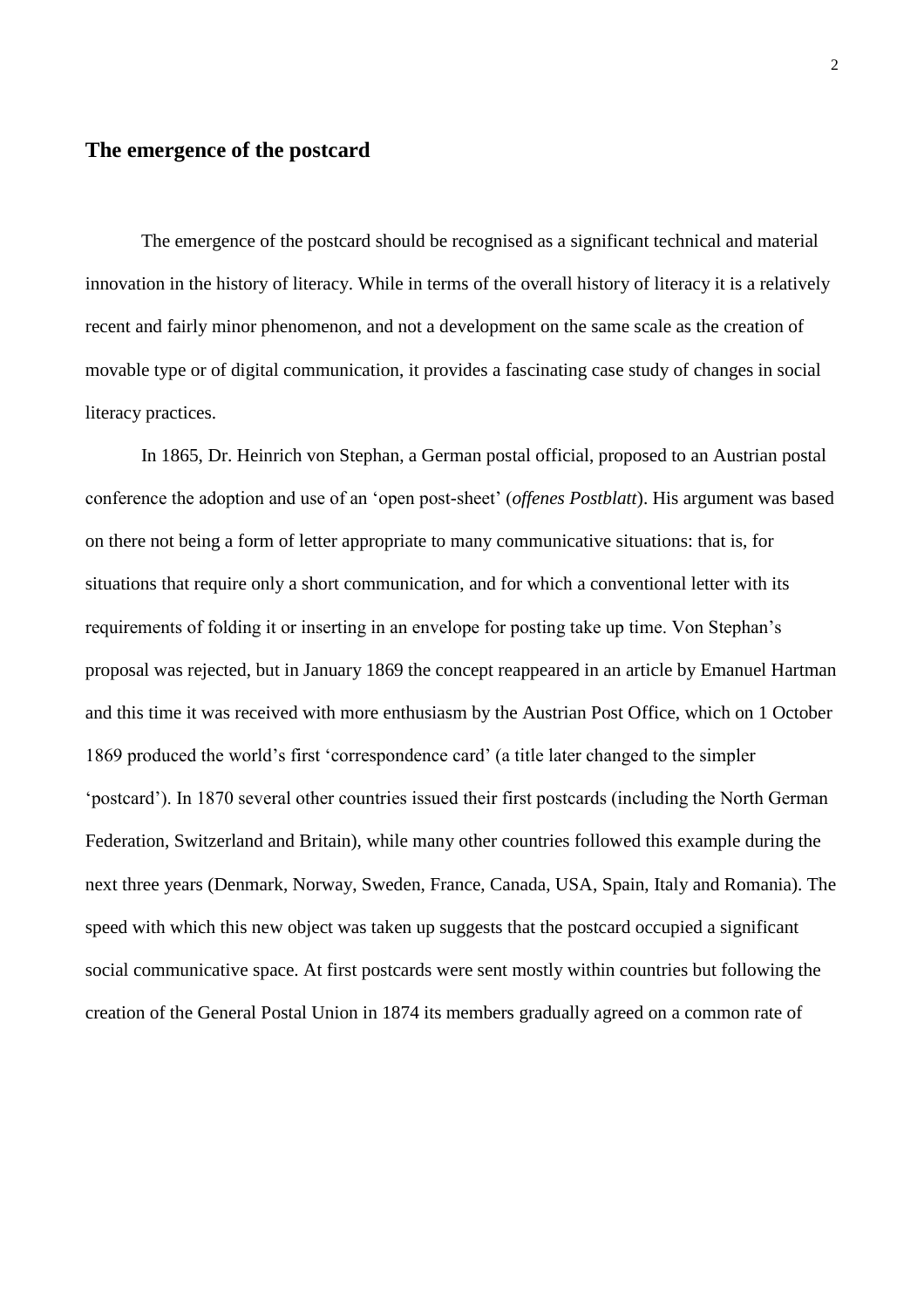postage and postcard communication became international. In this year, according to Vincent, 'Literacy in modern Europe came of age'.<sup>2</sup>

While the postcard was a significant innovation it was not a wholly radical technical departure. From one historical perspective it was an evolution from pictorial broadsheets and popular prints, and closely linked to decorative writing paper and pictorial envelopes. From another, it was of course a stage in the evolution of epistolary media such as letters and visiting cards. At first the postcard was a fairly regulated object and Britain, along with many European and British Empire countries, specified that on the stamped side of a the card nothing but the address could be written; any picture and message had to go on the other side. This situation prevailed in Britain until 1902 when the Post Office responded to vociferous complains by allowing the picture to occupy the whole of one aide, and the stamped side to contain both the address and the message. It was this move that turned the postcard into a revolutionary communicative innovation for the result was a massive increase in the use of postcards, and an extraordinary take-up across social classes. This is a consequence was attested to both in quantitative and qualitative terms; annual sales of around a quarter of million postcards in the 1890s rose to 860 million per annum by 1908.<sup>3</sup> The picture postcard was the first writing-related technology to be a truly mass vernacular medium. If 1874 was the year when literacy 'came of age', then in Britain 1902 was the year in which writing was fully democratised. According to Staff, 'Drop me a postcard' was said in just the same way people later in the century would say 'Give me a ring'.<sup>4</sup>

 $4$  Ibid., p. 64.

 2 David Vincent, *The Rise of Mass Literacy: Reading and Writing in Modern Europe*, Oxford (Polity) 2000, p. 1.

<sup>&</sup>lt;sup>3</sup> Post Office, *The Post Office – an historical summary*, London (Her Majesty's Stationery Office), 1911.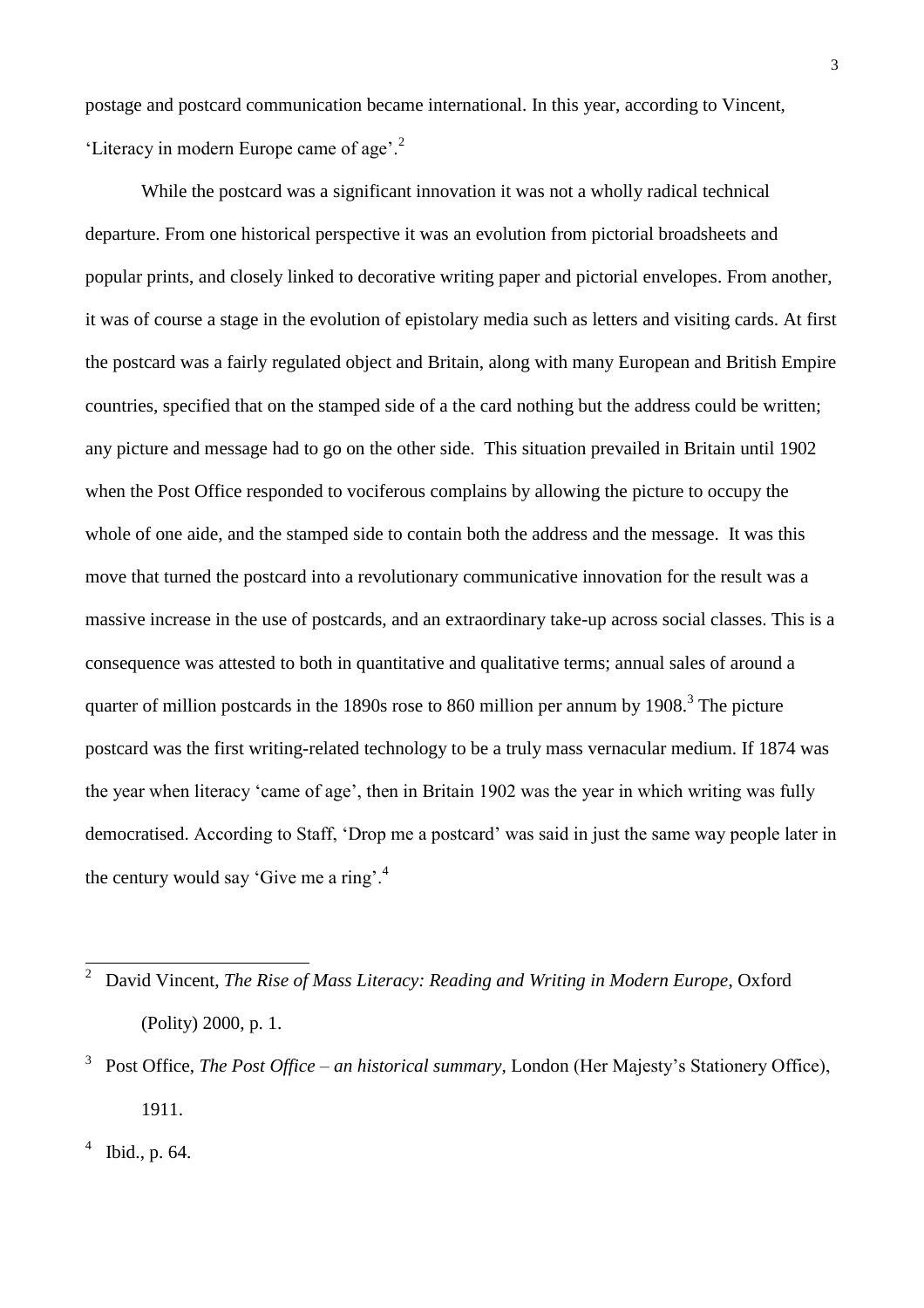## **The postcard as a material object**

Unlike an e-mail or text message, a postcard is a very physical object. Without needing to be printed out, it exists as a strong material presence. A new material object of literacy always possesses affordances and constraints, and in this section we want to explore some of these in relation to the pictorial postcard.

The postcard starts as a mass-produced object that has a particular shape, size and weight, and is created out of particular materials. In the United Kingdom the shape and size were determined by the Post Office, for as we have already seen the postcard was from the start a highly regulated object. The relative stiffness of the card from which they were made meant that for the Post Office they were easy to sort, move and deliver. At the same time this stiffness meant that no desk was needed on which to write a postcard; it could be held across a knee or even in the hand. This made the postcard a very manageable object, and once the fully pictorial postcard emerged, particularly the full pictorial postcard, they became quite attractive objects and began to function rather as gifts. Pictorial cards were collected and displayed on notice-boards, in albums and on mantelpieces.

The material and technological nature of postcards created a number of issues for users, some of which bear interesting relationships with those facing contemporary users of digital communications. The early pictorial postcard contained images and different kinds of texts, and thus users, both as writers and readers, faced issues relating to multimodality, just as do contemporary users of digital technologies. The use of such texts makes complex demands upon their authors and readers, yet despite this complexity they also offer great freedoms to users.<sup>5</sup> For picture postcard writers the presence of the illustration meant that the tone and tenor, as well as the substance of the message, could be partly or wholly conveyed without writing, thereby potentially reducing the

 5 Gunther Kress, *Literacy in the New Media Age*, London (Routledge), 2003.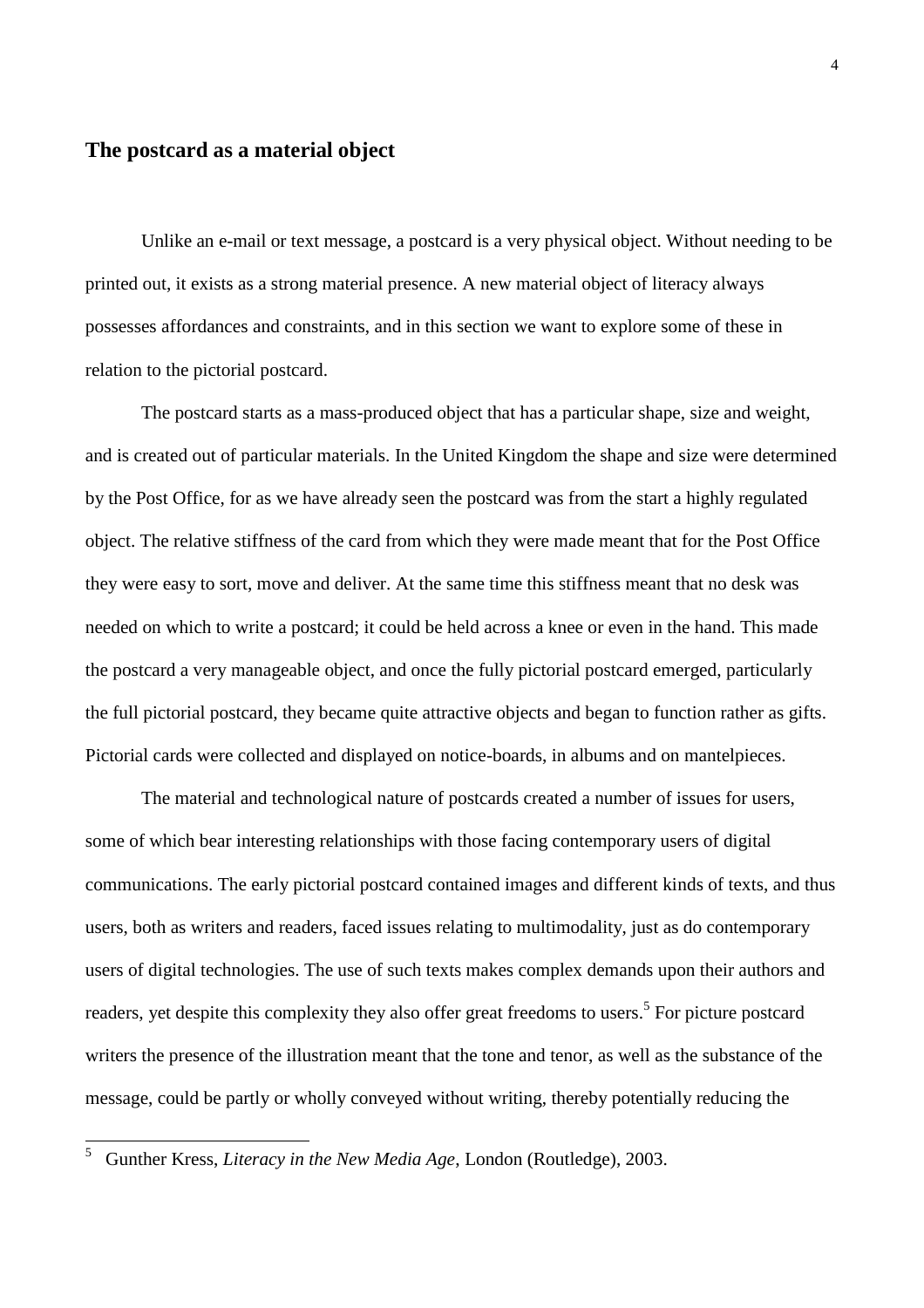burden for the writer. Employing images, however, created issues of relationship between these images and the authored text. Is the pictorial postcard a gift or a commodity?<sup>6</sup> and is the text or the illustration the primary bearer of meaning? The postcard also offered a new physical space for texts, and less space demanded different styles of written language and also encouraged unusual forms of layout as writers utilised every particle of spare space on the card.

The early picture postcard service was cheap and for its time very fast; indeed it was possible to write: 'Dear Ethel, will come round to your house, between 10 past and quarter past 8 tonight', and know that the card would arrive in time. The disadvantage of the cards, however, was that they could be read by anyone with whom they came into contact. Equally, digital technologies offer wonderful opportunities to send simple, fast and effective messages to friends, relations, business contacts, and so on, but these communications often suffer from problems relating to security and privacy.<sup>8</sup> Companies and governments routinely monitor e-mails, and commercial communication using the internet is constantly under attack. The desire for security has led to complex encryption technologies. For some postcard writers privacy was not an issue: one correspondent in 1903 wrote:

'And as for privacy, who expects it in these days. If he has secrets to hide from the light of day, by all means let him use a sheet of paper, enclose it in an envelope, seal it with red wax, put on a penny stamp and be happy.'<sup>9</sup>

- 8 Hazel Oliver, 'Email and Internet Monitoring in the Workplace: Information Privacy and Contracting-Out', *[Industrial Law Journal](http://www.ingentaconnect.com/content/oup/indlaw;jsessionid=9xyvktd2hx8f.henrietta)*, 2002, 31:49, pp. 321-352.
- 9 Anon., *Postcard Collector*, 1903, p. 324.

 6 Alexandra. Jaffe, 'Packaged sentiments: the social meanings of greeting cards', *Journal of Material Culture*, 1999, 4:2, pp. 115-141.

<sup>7</sup> Andy Brooks, Fred Fletcher, & Brian Lund, *What the Postman Saw*, Nottingham UK (Keyworth), 1982, p.48.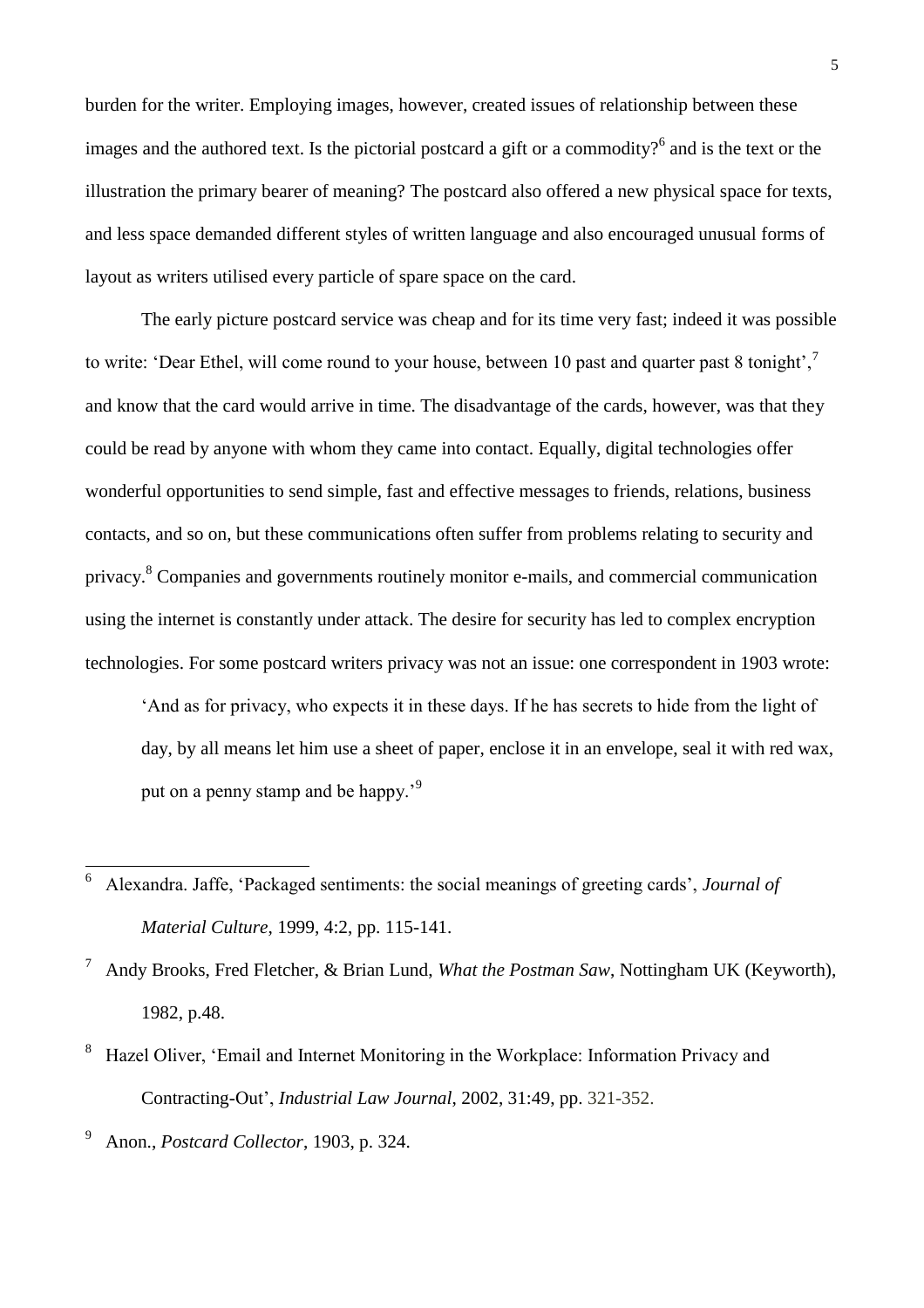Others, however, did have anxieties (and indeed such anxieties were one of the reasons why von Stephan's original proposal had been rejected). The challenge for postcard writers was to find ways round this problem. A solution adopted by some was to use codes, such as those that enabled one code-book author to comment:

'No longer will the servant or the Village Postman be able to read your private messages, no longer will the mistress know of the tender phrases sent by the maid's followers, no longer will parents scowl, or the sister's brother tease her, for when in possession of this book, by simply placing a few figures on a post card, a private message can be send to any part of the United Kingdom for a halfpenny, or for a penny to any part of the world.<sup>'10</sup>

Like digital communication technologies, the picture postcard was experienced as a novel, exciting and flexible means of communication, with its new multimodal possibilities combined with an unthreatening sense of informality and necessary brevity.

## **The postcard and popular writing**

While the picture postcard was not such a revolutionary material innovation as moveable type or the computer, it nevertheless had a powerful impact on vernacular literacy practices. Barton and Hamilton define vernacular literacies as 'essentially ones which are not regulated by the formal rules and procedures of dominant social institutions and which have their origins in everyday life'.<sup>11</sup> When the picture postcard appeared, the conventions associated with its use did not derive from

 10 Captain Barnard, *The Postcard Code: A Novel and Private Method of Communicating by Postcard*, London, Simpkin and Marshall), 1908, Preface.

<sup>11</sup> David Barton and Mary Hamilton, *Local Literacies: Reading and Writing in One Community*, London (Routledge), 1998, p.247.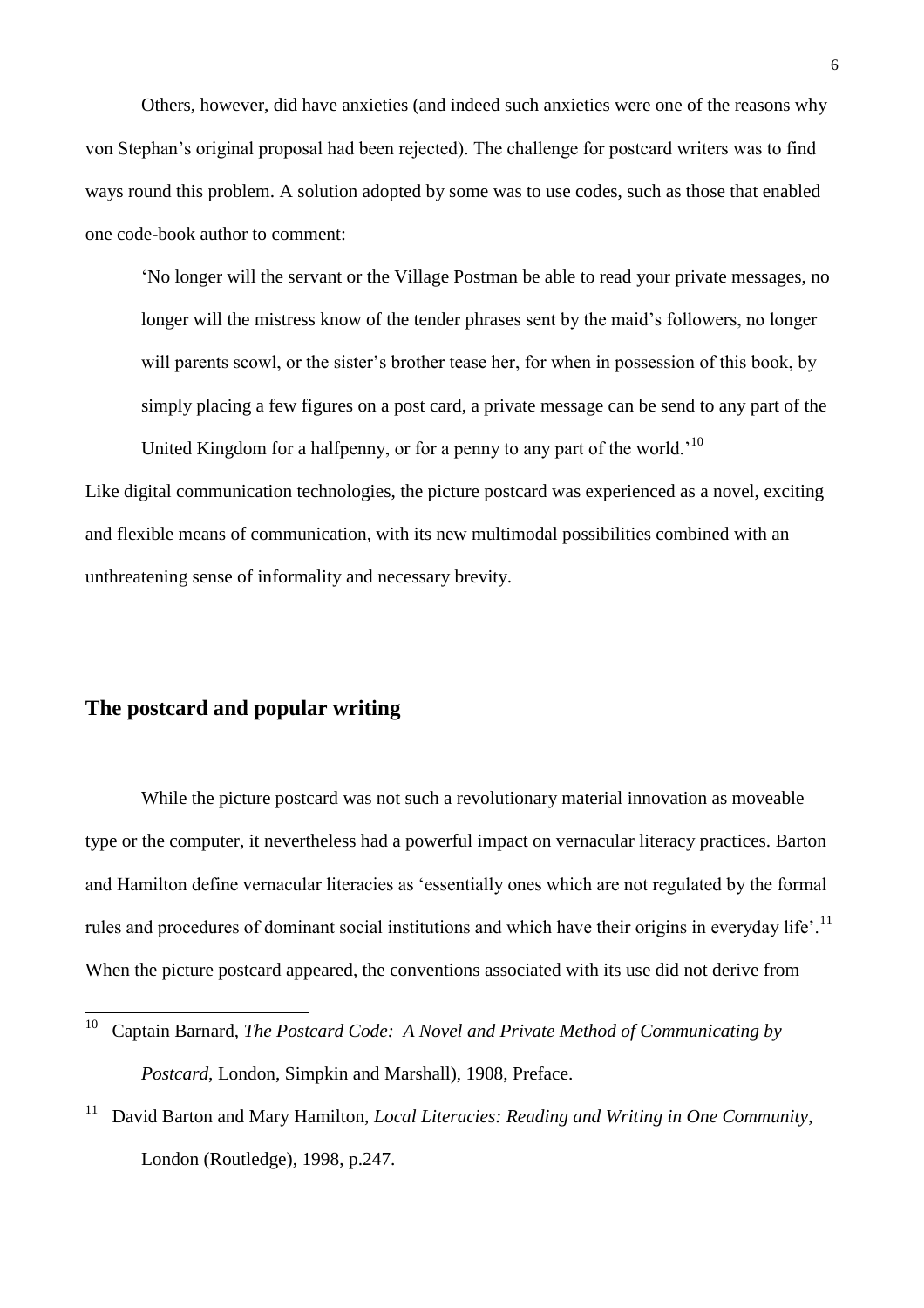published writing manuals or schooled literacy practices but evolved through usage by ordinary people. People learnt to write postcard texts through everyday practice, just as today they adapt to using e-mail and text messaging.

James How argues that when the Post Office was established in Britain during the second half of the seventeenth century, 'the opening up of epistolary spaces allowed many more people to write letters.<sup>'12</sup> In the same way the epistolary space afforded by the pictorial postcard meant that anyone could engage in written correspondence, even those with less conventional literacy skills. As a result, the postcard was a very open space, offering great freedoms to writers to say what they wanted in any way they wanted. This democratisation of writing was welcomed by many, but for others it induced a sense of moral panic. In 1900 one writer welcomed the postcard, commenting, 'The picture post-card is a sign of the times. It belongs to a period peopled by a hurried generation that has not many minutes to spare for writing to friends', $\frac{13}{13}$  while a critic moaned that 'postcards' were utterly destructive of style'.<sup>14</sup> Another Edwardian commentator found them so helpful that, 'People today wonder how our fathers and mothers got on without those useful adjuncts of civilisation - postcards',<sup>15</sup> while yet another complained 'The Picture Postcard carries rudeness to the fullest extremity'.<sup>16</sup>

As postcard writing developed out of social practices so styles of writing became very varied. For those who worried about standards and correctness, postcards could still be written as meticulously as any formal letter. For the majority of writers, however, a fast moving medium meant

- 14 George Sims, Untitled article in *The Picture Post Card*, August 1900, p. 22.
- 15 Anon., in *The Picture Post Card*, July 1901, p. 101.
- 16 James Douglas (1907) cited in Staff, *The Picture Postcard*, p. 81

 12 James How, *Epistolary Spaces: English Letter Writing from the Foundation of the Post Office to Richardson's Clarissa,* Aldershot UK (Ashgate), 2003, p. 2.

<sup>13</sup> Margeret Meadows, Untitled article in *The Picture Post Card*, Jan. 1900, p. 9.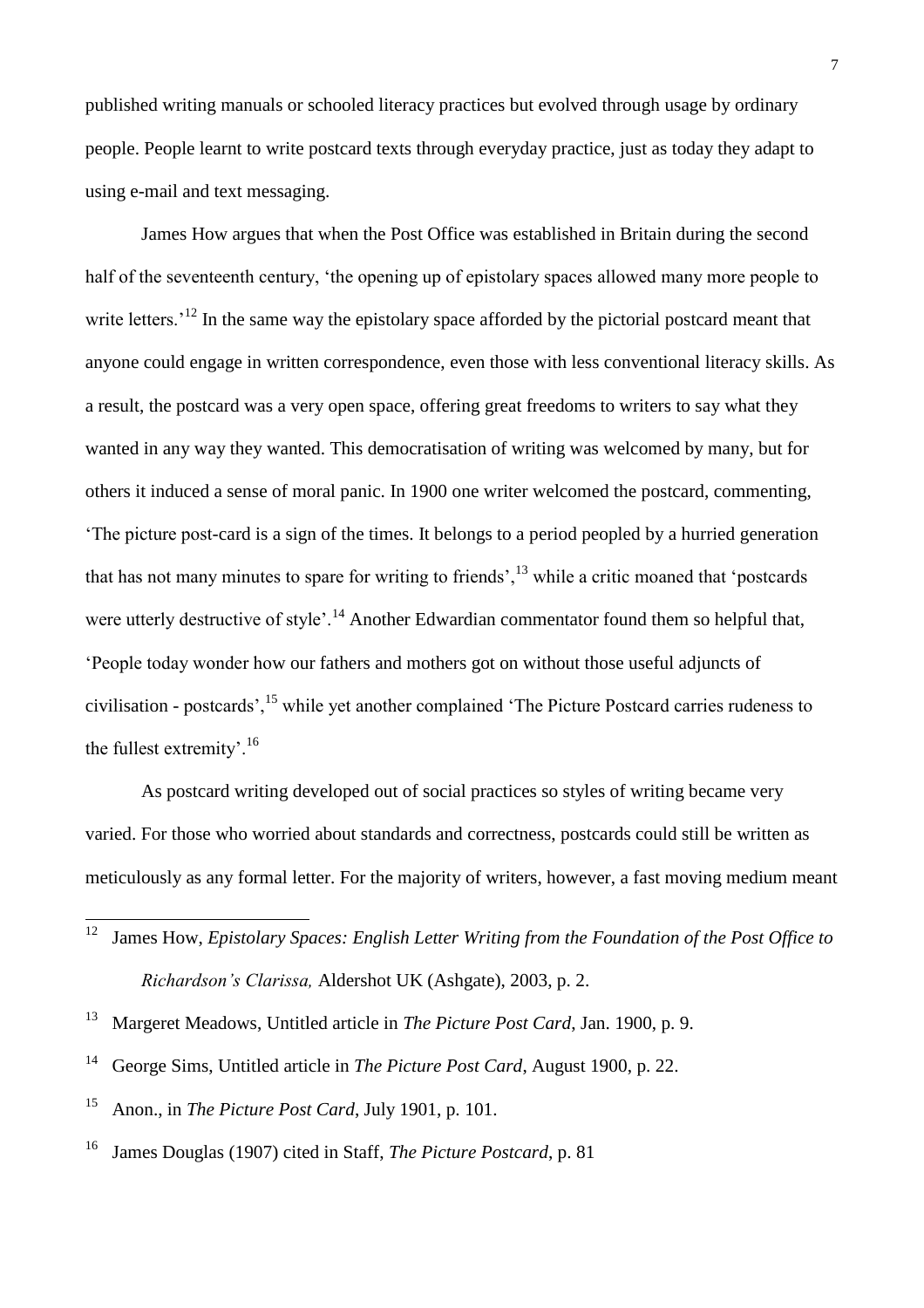the relaxation of conventions, scrawled scripts, a loose attitude to spelling, an avoidance of punctuation and often a truncated, almost telegraphic form of writing. Virginia Woolf caricatured contemporary complaints, writing 'We commit our half-formed thoughts in ungrammatical phrases to the postcard.'<sup>17</sup> In 1907 James Douglas welcomed the introduction of the picture postcard, as he wrote: 'Like all great inventions, the Picture Postcard has wrought a silent revolution in our habits. It has secretly delivered us from the toil of letter-writing.<sup>'18</sup>

## **Cards of complaint and reproach**

The postcards being considered in this chapter fall mostly into a genre that can be colloquially described as the 'Why haven't you written?' card. This is clearly a complaint, often a heartfelt complaint, and the complaint is almost always very clearly signalled on the pictorial side of the card (in this instance the 'pictorial' side may only contain printed text). Given the highly specific nature of this complaint it may be surprising that many hundreds of different versions were produced, and the large number of these cards still found in postcard fairs suggests that it was a very common complaint.

On the whole, the strategies adopted in both the pictorial messages and the handwritten messages are different from those suggested in earlier letter-writing manuals and indeed, in these manuals, model letters of apology for not having written exceed those of complaint for not having received a letter. There are relatively few really brusque postcards, but in the eighteenth century one letter-writing manual's author talked about messages of reproach having to 'strike home, like bitter

 17 Virginia Woolf, 'A letter to a young poet' in Leonard Woolf, ed., *Collected essays vol. 2*, London (Hogarth), 1932 and 1966, p.182.

<sup>18</sup> James Douglas (1907) cited in Staff, *The Picture Postcard*, p. 79.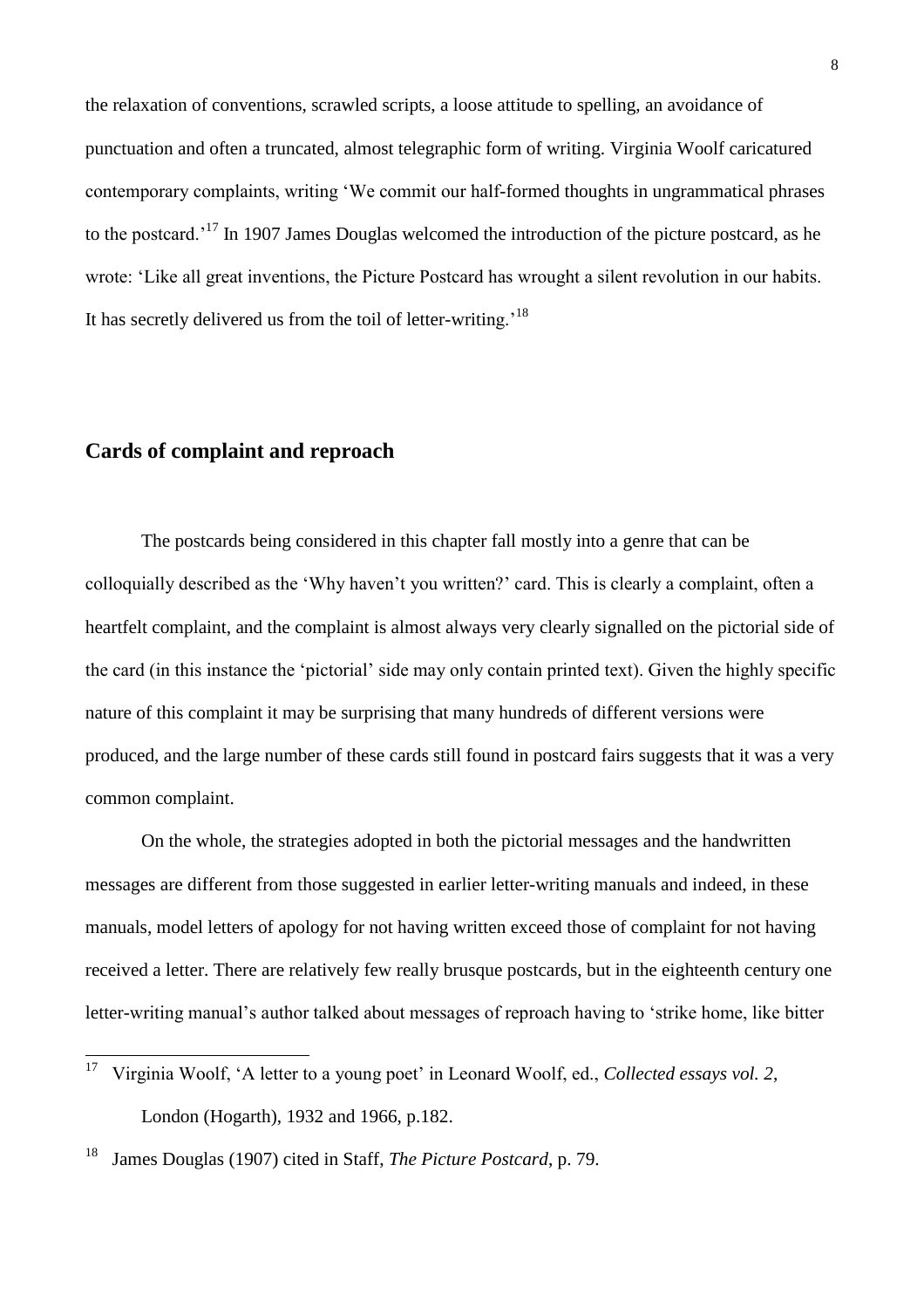invective'. This author's example says: 'I shall break at last with you, if you do not break Silence. Indeed, I fancy you esteem me very little, since you have entirely forgot me.'<sup>19</sup>

Most models offered, however, chose more positive means of eliciting a response, like this example from 1612:

'Neverthelesse seeing you have had no good opportunity to write, I pardon this silence, and as one who holds you deare, will content my selfe with your best leisure, and conveniencie.<sup>'20</sup>

However, most of the models of complaint and reproach about absent letters could be characterised by their emphasis on the suffering caused to the sender, as in this text from the early seventeenth century:

'You are happily innocent dearest friend what paine I am in, and with what unrest I spend my irksome daies, through your parcimoniousnesse, and sparing of a little inke and paper. Is it not enough that I am deprived of your sight, but I must be also unsaluted by your letters.<sup>21</sup> While the letter-writing manuals' examples of complaint and reproach may well have provided models that heavily influenced what was written by letter-writers, it was still up to the writers to take the published text and adapt it to their particular circumstances, and all that was received by the

addressee was the handwritten text of the sender.

The postcards of complaint and reproach differ from the letters in three significant ways. The first is that they represent a dramatic change from letter-writing in their combination of a preselected illustration (which usually includes printed words) with the freely composed handwritten text on the other side. As a result, the complaint postcard occupies ambivalent spaces. Most (but not all) personal uses of 'Why haven't you written?' and their counterparts, the 'I'm sorry I haven't

 $\frac{1}{19}$ Anon., *The new art of letter-writing*, London, 1763, p. 165.

<sup>20</sup> Anon., *The Prompter's Packet of Private and Familiar Letters*, London, 1612.

<sup>21</sup> Anon., *Cupid's messenger,* London, 1629, p. 31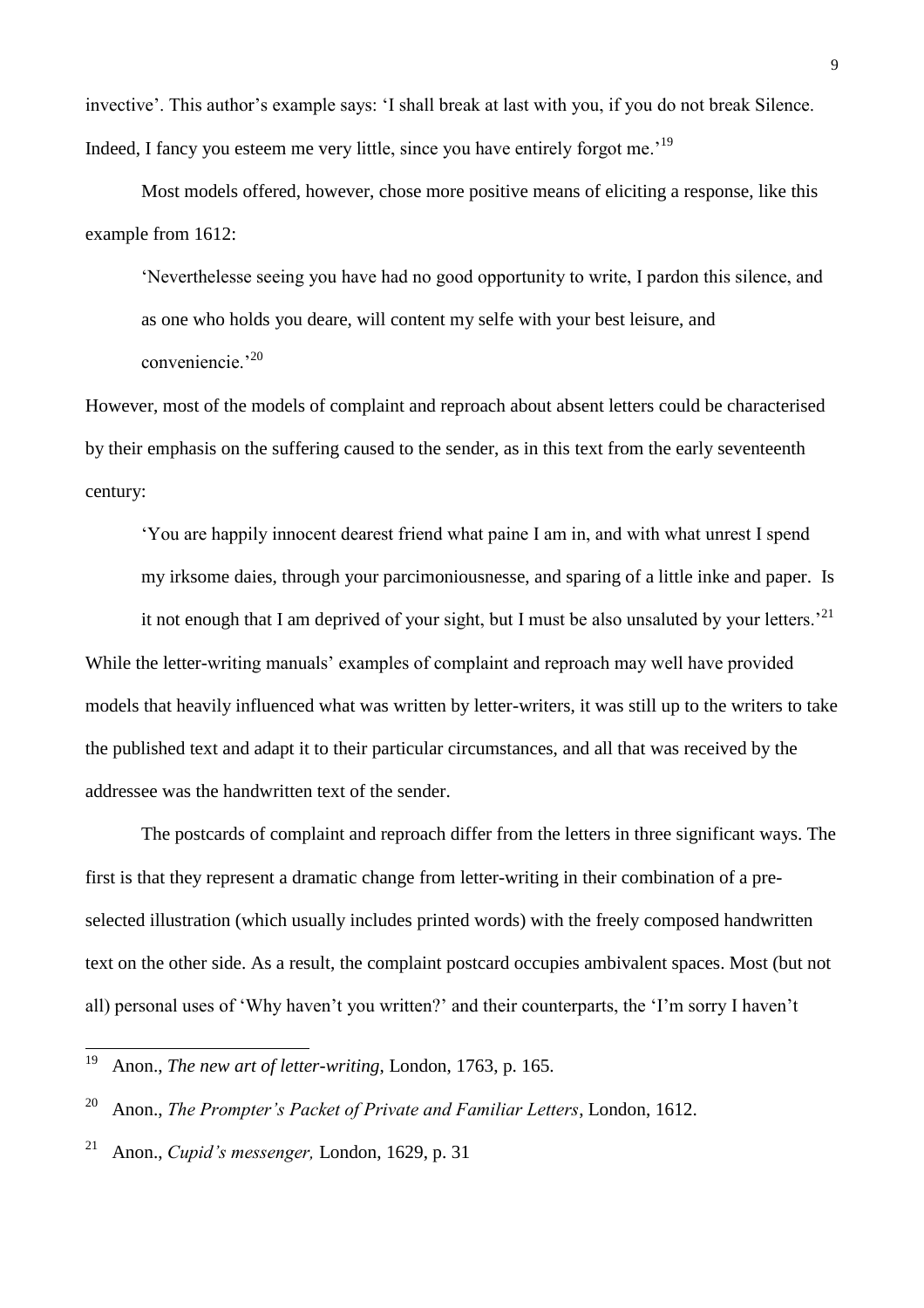written' postcards involved a card being sent from one individual to another, a highly particular relationship; yet the postcard was inevitably totally generic. While a commercially produced postcard was sent to one individual, copies were also being sent to many thousands of other people. The sender was essentially purchasing a protest, literally lifting it off a shelf. The postcard publisher was acting as complaint or apology broker in the interaction between the sender and the recipient. To make a point all the sender had to do was sign the postcard, put a stamp on it and send it off  $-$  job done! Thus a medium that was at one level associated with handwritten, personal messages, and came from a longer tradition of personal letter exchanges, was also positioned as a mass-produced, impersonal commodity.

These ambivalences make the postcard, and the complaint postcard in particular, a very interesting social object in the way they and their usage manifest social identities and relationships. While people might have many purposes for sending messages for which there are expectations of a response, those addressed to acquaintances, friends and family, being situated in personal relationships, are always likely to have particular significance. If a letter written to a company or business fails to elicit a response, it is relatively easy to write an irritated or angry communication to them; it is after all sent to a relatively impersonal institution. But the issues change when a complaint has to be made to someone with whom there is a personal relationship and where the wrong move could imperil that relationship.

The second critical difference compared to complaint and reproach in letter-writing lies in the very public and open nature of postcard communication. It is one thing to complain in private, sending a letter that is closed and protected by a seal, or travels enclosed in an envelope, but it is a critically different step to complain using a postcard that that can be easily read by other people. As will be seen below, the 'Why haven't you written?' postcards almost force the message onto a reader as it is often signalled in large letters. Even a very casual glance will make it clear that the recipient is a 'guilty' party. It is something of a paradox that, as the postcard emerges and almost explodes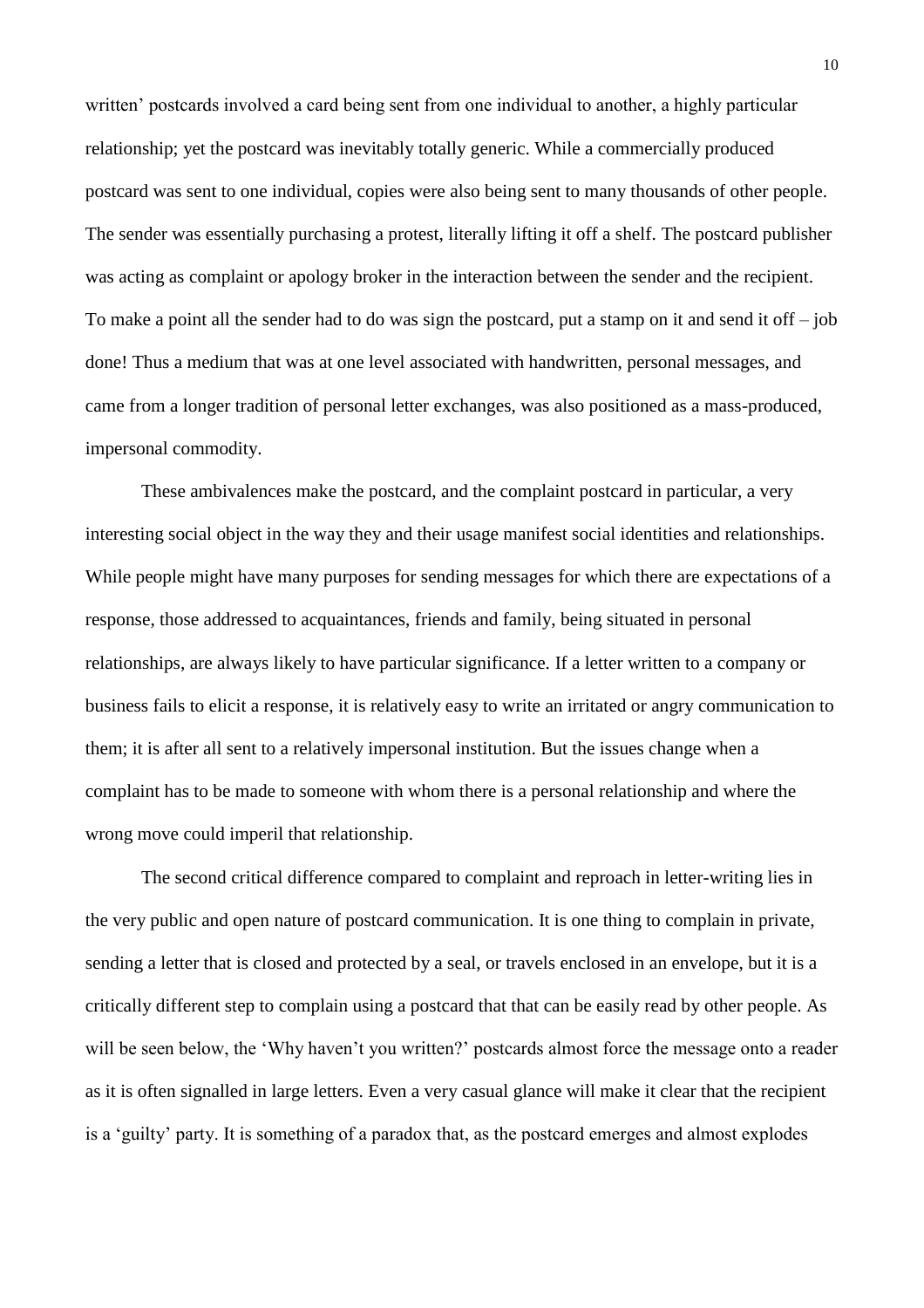into public revelation, so notions of personal privacy become significantly more important in people's lives.<sup>22</sup>

The third critical difference is that the notion of authorship has to be extended when a 'Why haven't you written?' card is sent to another person. It was and is certainly possible for a letterwriter to incorporate illustration into their text,  $^{23}$  but with the pictorial postcard the image is not provided or produced by the postcard writer and it has to fulfil specific conditions laid down by the Post Office. Thus the relationship between illustration and the handwritten text is quite formalised. Because the image has been drawn or designed by a professional and has been mass-produced by a commercial company, its pre-purchase life has no relationship with the sender. Nevertheless, we would argue that as soon as the decision is made to send such a card, this commodified image becomes part of an authorship process. In some ways it is an extension of the use of letter-writing manuals, but instead of purchasing a whole set of letter-writing examples one purchases a perfect example of a complaint or reproach message. The act of authorship starts with the act of choosing the right image out of the hundreds that would have been available, of finding the words and images that represent what the sender wants to be said.

If a complaint is not to result in the fracture of a relationship then great care has to be taken over how it is framed. The maintenance of the personal relationship usually means that the implicit negativity of the complaint card needed to be attenuated and ameliorated. How did the complainers set about this task? The senders of the cards could adopt a variety of strategies to assist this process.

<sup>22</sup>  Cecile Jagodzinski, *Privacy and Print: Reading and Writing in Seventeenth-Century England*, Charlottesville VA (Virginia UP), 1999.

<sup>23</sup> Charles Hamilton, *The Illustrated Letter*, New York (Universe), 1987; Michael Baker, ed., *Pictures in the post: the illustrated letters of Sir Henry Thornhill to his grandchildren*, London (Bantam), 1987; Liza Kirwin, *More than words: illustrated letters from the Smithsonian*, (Princeton Architectural Press), 2005.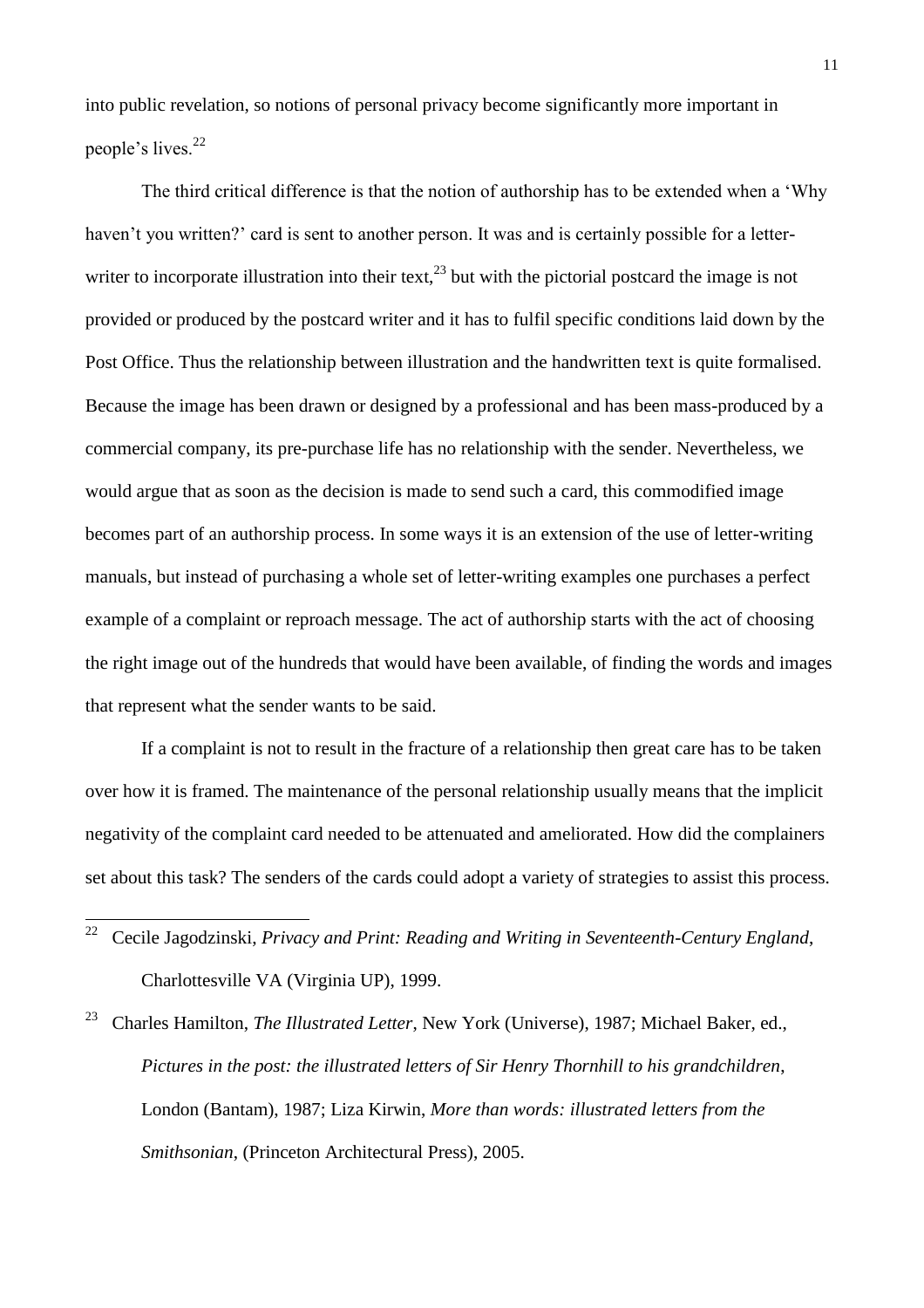#### *Choosing an appropriate card*

The first strategy is to choose a card that already performs the act of amelioration. It is important to reiterate that while all one has to do is pull a card out of a rack in a shop, such selections are necessarily authorial choices. They are part of the way a writer seeks to convey the message, and the polysemic design of the cards often conveys the message in multiple ways. The message on one card simply says: 'Don't forget to write!' The illustration on the card shows a child shouting and pointing. The force of the message, however, is reduced by having the child pointing to the side, not directly towards the readers, as in the British First World War posters showing Kitchener pointing directly at the reader just above the caption 'Your country needs you!'.

Another card simply says: 'Oh, what's the use of an excuse. WRITE! THAT'S ALL!' This is a very plain card with little more than the message, so it has a blunter effect, something that is reinforced by several of the words having their initial letter printed in red. Perhaps the most direct card in our collection is one that simply says: 'It's your turn!' This message is in white, while the rest of the card is a solid red. Thus the isolation and terseness of the message is reinforced by the use of a colour that suggests a warning.

Some convey the sentiment but in a less brusque and politer way, and one of the most widely used messages was: 'If a body writes a body – getting no reply, may a body ask a body – what's the reason why?' – a rhyming verse mimicking the familiar song 'Comin' through the rye'. This message occurs in many different contexts, sometimes as nothing but text but more often with a supporting illustration, for instance of a young woman putting a letter into the post box, or of a young man doing the same. Another group of cards makes exaggerated affective appeals using a kind of emotional blackmail, apparently attempting to indicate how sad and desperate the writers are not to have heard from their correspondent. One example has an illustration of a mother looking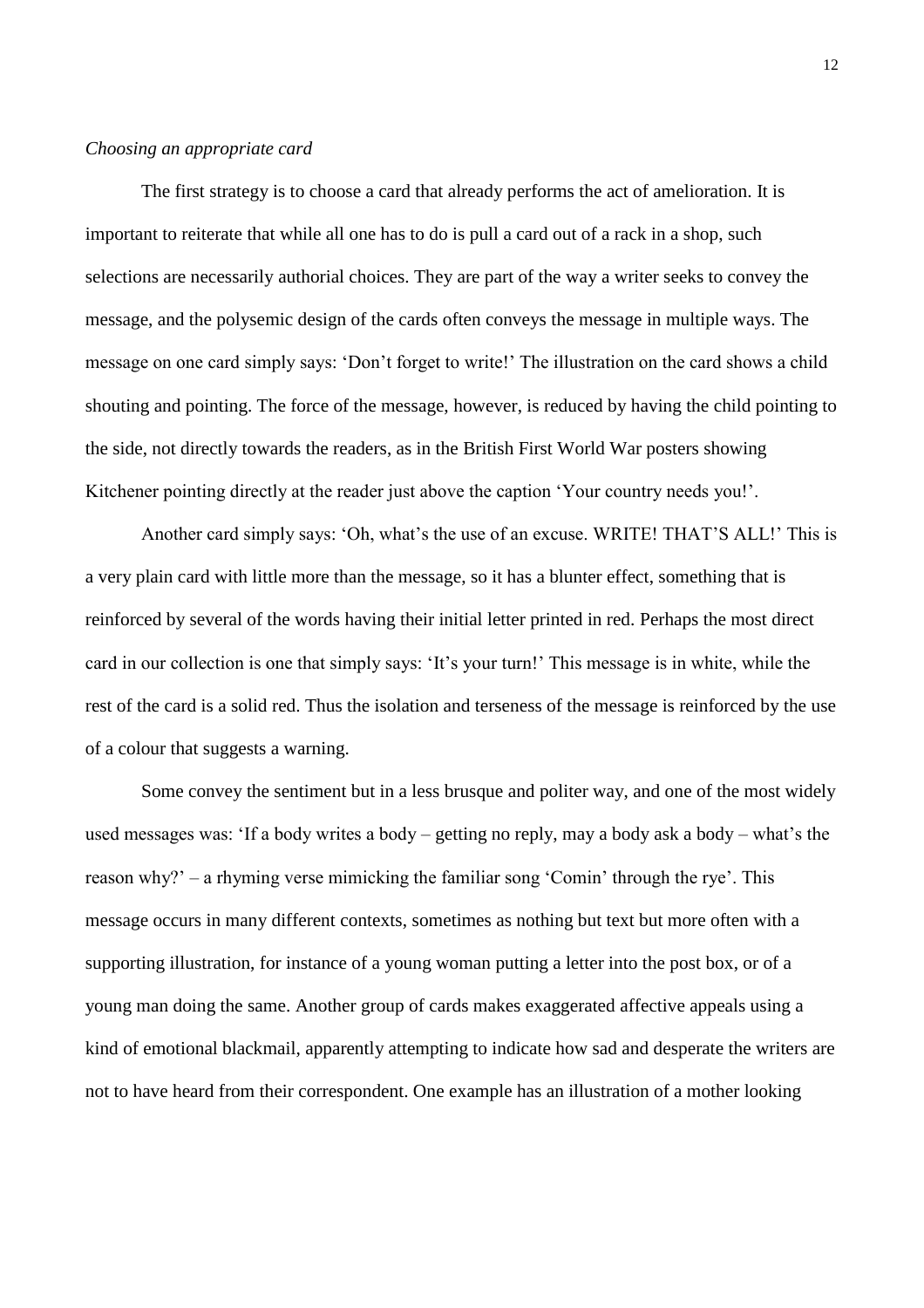forlorn as she stands at the cottage door while the postman walks on by. The printed text extends the emotion of the illustration:

'The Postman daren't approach me,

And quickly fades from view

When he murmurs, faint and falt'ring,

That he brings no word from you.'

Children are often used in these appeals. One typical example shows two children saying: 'Papa dear, why don't you write?', while another has a child at the door watching the postman walk by while the text reads 'He's gone past me again! Don't you love me now?'

Most of the illustrations on these cards, however, make their point by filtering the message through humour or cuteness. The humour comes through a very rich range of visual and textual puns, jokes, rebuses, irony and mildly comic verses. These range from the fairly short 'If living, please write – if dead, don't trouble' to quite extensive wordy sentiments, as in this card:

'Why? Is all the ink in the world gone dry? Are all the pens mislaid? And pencils too – are there none to buy? Is paper no longer made? If you are not deep in this awful plight then why in the world do you never write?' (See illustration 1)

This is a visually complex card, arranged very symmetrically but using many colours and decorative effects. The overall impression is reminiscent of decoratively framed mirror, so that the reader seems to be looking into the mirror but seeing the reproach looking back instead of his or her own reflection.

The humour in the messages is often partly conveyed through the accompanying illustration, such as in the fairly simple card with a pair of legs sticking up from the sea, while an old man watches from the dockside. The message reads 'Why don't you drop me a line?' Similarly, take the example of a more complex illustration and text: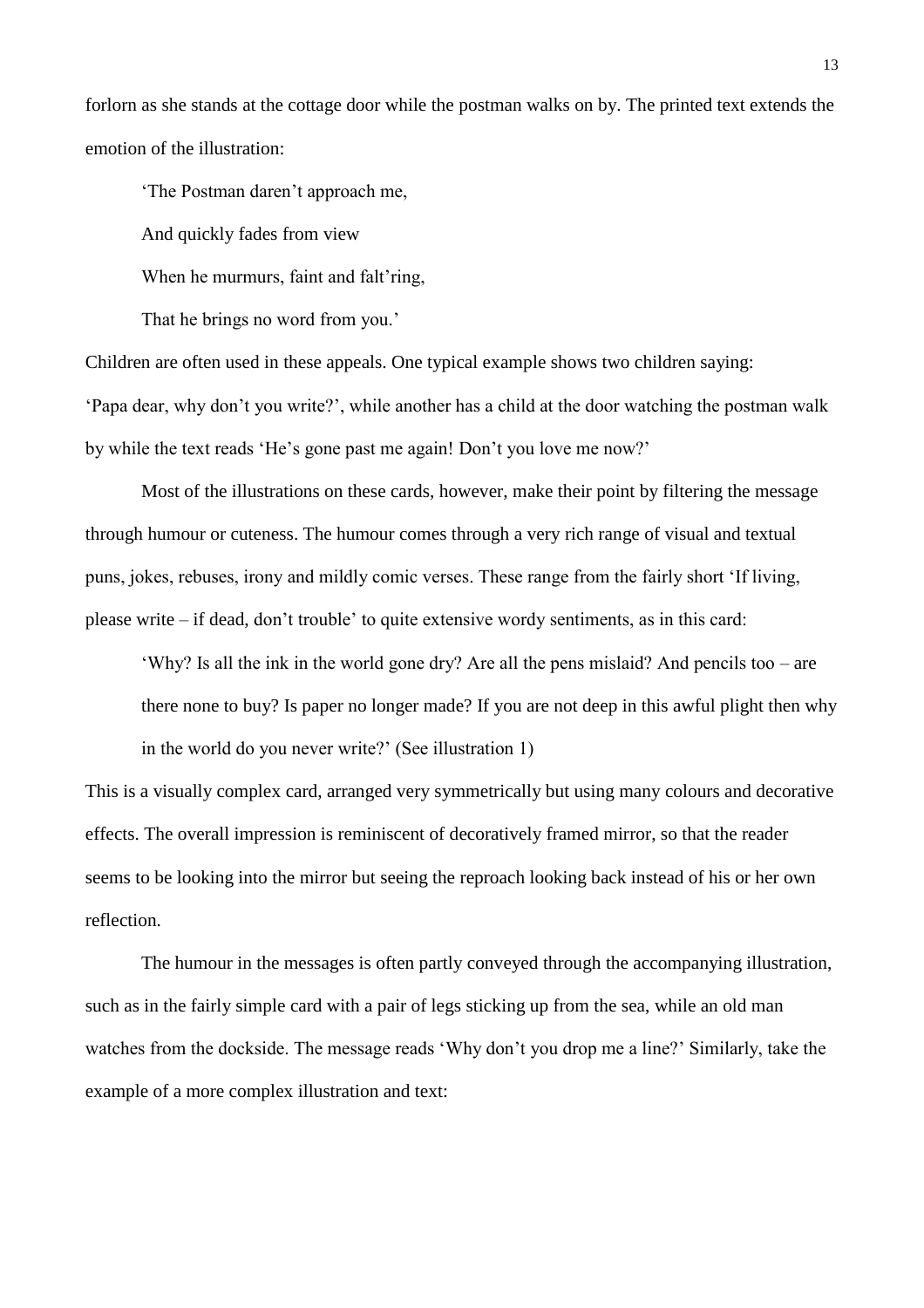'Here's a drop of *(illustration of an inkwell*) and a *(illustration of a pen*) a (*illustration of a stamp*) and a (*illustration of a penny*) to buy a postcard. Now perhaps YOU WILL WRITE!' (See illustration 2)

The cuteness is usually achieved by creating quaint or cartoonish illustrations of children, animals and other characters, or having messages conveyed through variant spellings and regional words that suggest different dialects and accents.

There is no record of how many different forms of 'Why haven't you written?' cards were published, but based on the authors' own collection, it seems there are many hundreds of examples. While a person's choice at any one moment would have been limited by what was available in a particular shop, the range of places selling postcards was so huge that there would almost always have been an opportunity for authorial decision-making.

## *Composing an appropriate message*

In our sample of 150 posted 'Why haven't you written?' cards (acquired over several years from dealers in old postcards), only three were sent anonymously, and presumably there was some way in which the message would be understood by the recipient as having come from a known person**.** Four senders wrote nothing on their card except their signature, leaving the packaged message to convey their meaning. Of the cards that had been posted, 94% of the writers felt the need to do more than simply sign their name; there was a felt need to add a written message to the force of the illustrated side of the card. It is clear that some of the cards were not necessarily used for their ostensible purposes. One cluster of writers reversed the printed complaint by apologising for not having sent a card or letters (and this is despite there being a whole genre of apology cards to buy), while on other cards there is no reference at all to the printed message. In these later cards the handwritten message is often a simple piece of news (frequently from a holiday resort) or a birthday greeting. Some card writers suggest in their text that they simply thought the card was funny and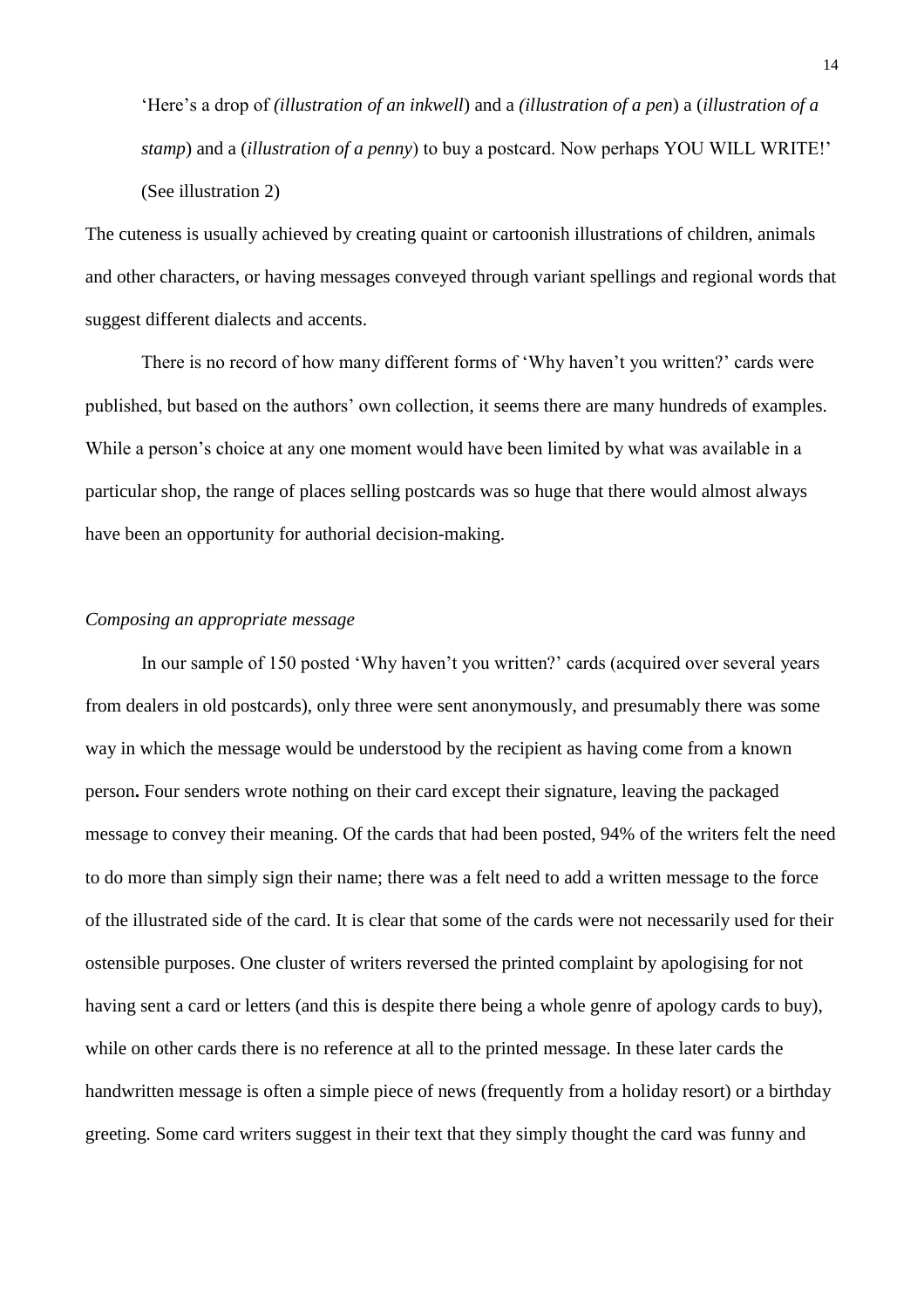that their correspondent would enjoy the joke. One correspondent apologised for having started to write on the wrong card but thought he would send it anyway: 'I addressed this card to you by mistake so hope you will excuse it.'

It is, of course, impossible tell whether or not these writers were simply using the text as a humorous accompaniment to their letter or whether the illustrated side was meant to convey the unwritten thoughts of the writers, but one has to ask why, given the extraordinarily wide range of cards available, these particular cards were chosen if not to convey to the reader at some level the printed message.

One third of the card authors included some kind of reference related to the complaint side of the card. This could be a gentle as: '…will look for some word from you', or 'ask Rosetta to give you my address and drop me a letter, don't forget' or 'I thought I'd send this just as a reminder'. Some are more specific, like the following messages:

'Take notice of what it says on the front of the card.'

'Please take this postcard to heart & write to me soon.'

'Please follow directions on the other side *(of the card*).'

In one case, the card, sent at Christmas and containing the printed message 'Does my old friend remember me?' is accompanied by this longer handwritten text:

'I am wondering if you have slipped off the map as it is such ages since I heard from you just now in the time when one renews auld acquaintances, so I thought I would just enquire if you were still amongst the living.'

Other authors were prepared to be more abrupt in their choice of words, as in this selection of messages:

'You have no excuse whatever now for not writing.'

'Dear Mother, just a line to ask you if you have forgotten you have two daughters.'

'You must think I'm dead, and I've about made up my mind you are.'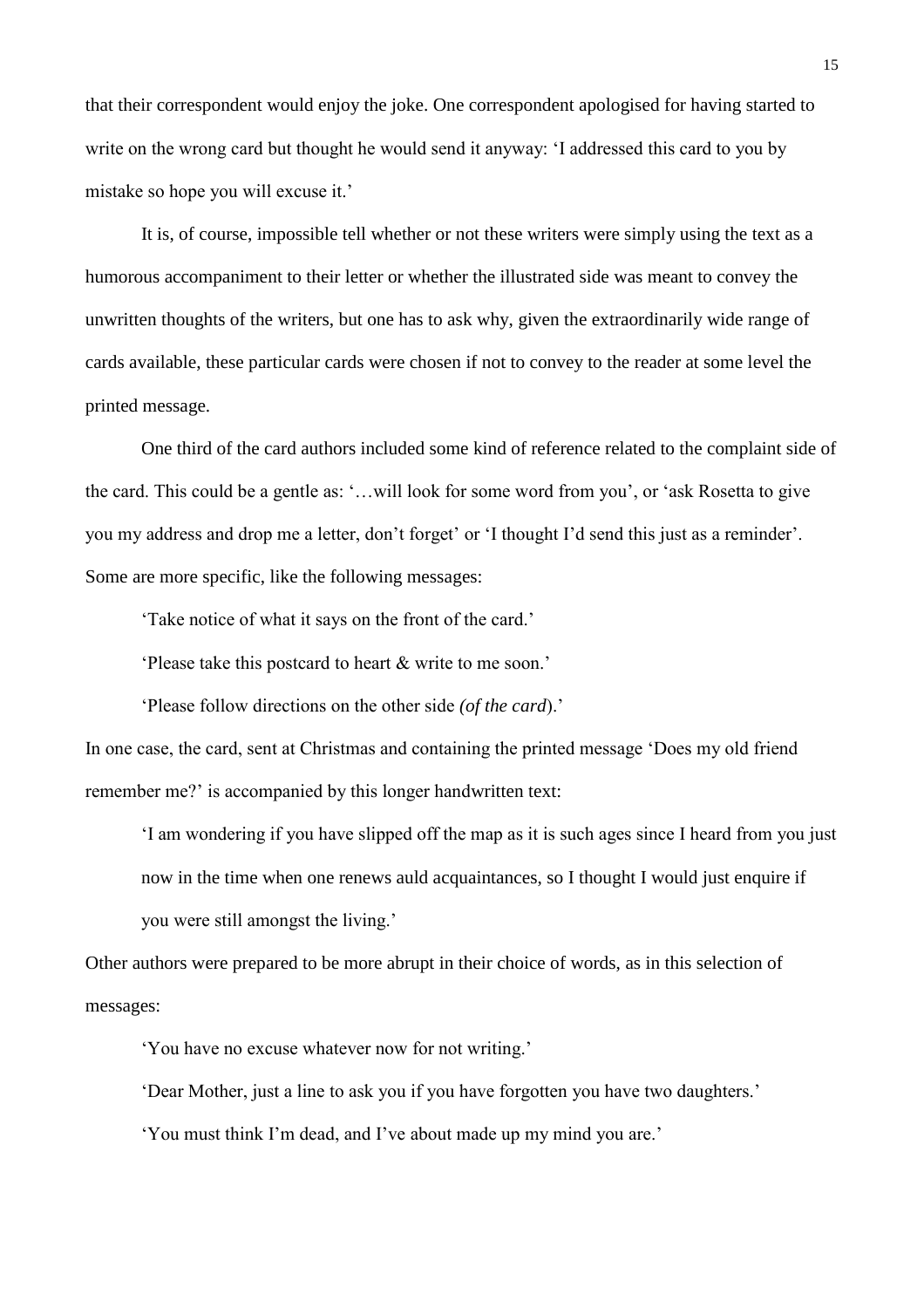It is either a measure of how carefully these cards and the authors' words were chosen, or a sign that the writers were sufficiently confident in the strength of their personal relationships, that only one of the cards in our sample seeks to explicitly reassure the reader not to be offended by the reproach. In this case, the printed text says: 'If you run short of pen and ink this gift combines the two. So just sit down and write to me, I want to hear from you.' On the other side was handwritten: 'Please take the sound advice on the other side, but don't take offence, as none is meant.'

## **Conclusion**

It will come as no surprise that a market that can commodify complaint and seek to make personal complaint redundant, should also have commodified the response. Although we can do no more than mention it in this chapter there is a parallel postcard genre, fully equal in variety to the complaint and reproach cards, which exists to apologise for not having written a card or letter. Like the former cards, this genre relies heavily on using humour to enable the embarrassed apologist to avoid being too obsequious. Once again the apology is pulled down from a bank of published message cards, off the shelf, just as modern companies send their pro forma letter to complainants. It is as if the whole process of complaint and apology, while part of a complex personal relationship, could be carried out without involving anything very face-threatening. These commodified subgenres offered new opportunities for easily handling personal messages, so that tricky moments in relationships could be negotiated with relative ease. Yet it is clear to us that this capacity to purchase messages did not obliterate personal creativity, for in so many cards we see interesting ways in which the writing was combined with the picture to generate a richer communication. The multimodal integration of the two produces a multiplying effect so that whole becomes greater than